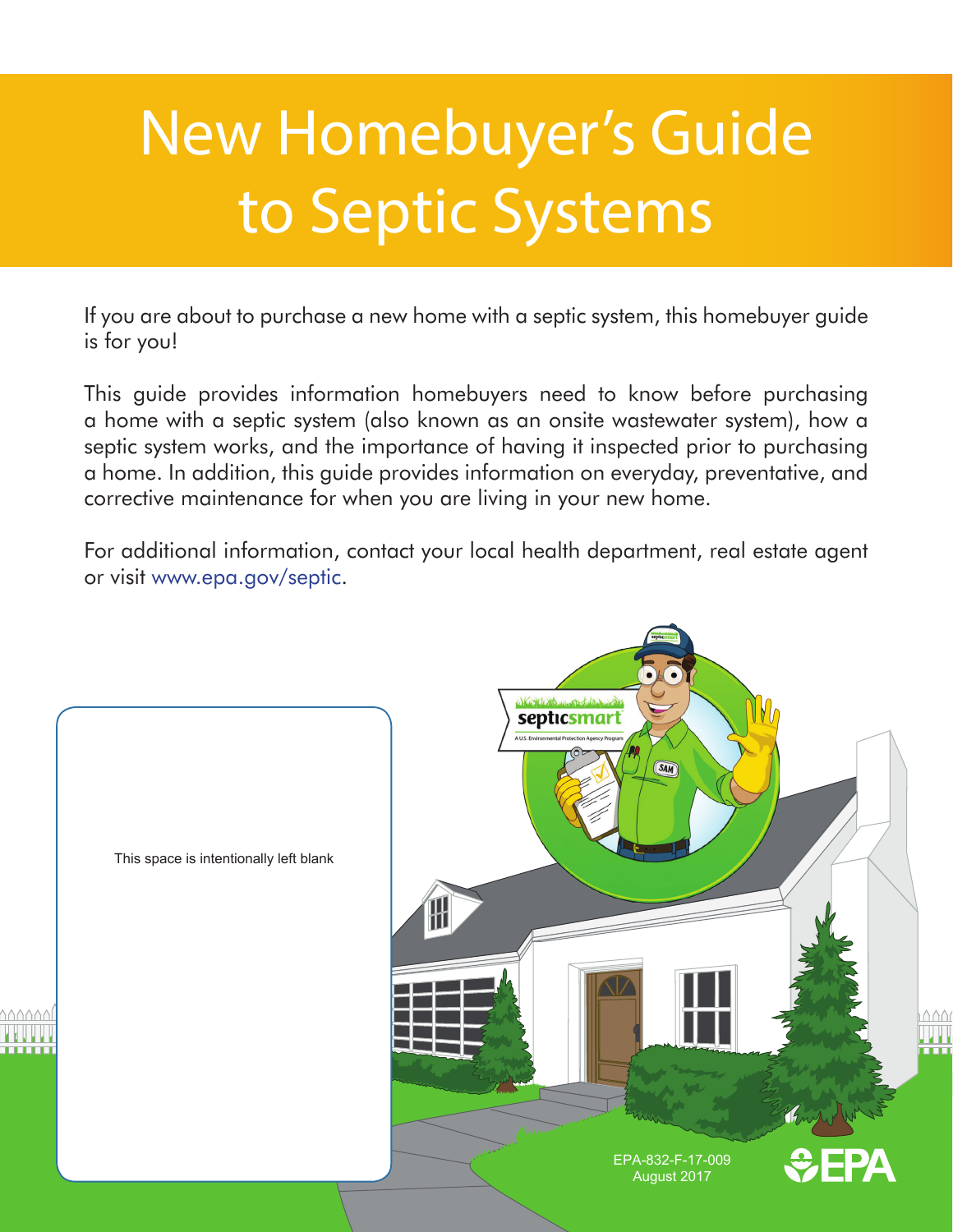# Step 1: Understand your septic system

#### Does my new home have a septic system? How do I find it?

You most likely have a septic system if:

- You are on well water;
- The water line coming into your house does not have a meter;
- Your neighbors have a septic system; or,
- You live in a rural area.

You can find your septic system by:

- Looking at the "as built" drawing for your home's septic system, which you can request from your local (e.g., town, county, or state) health department's records;
- Checking your yard for inspection caps, lids, or manhole covers;
- Working with a septic system service provider, who can help locate the system; and,
- Asking the seller or realtor.

#### How does a septic system work?

- 1. All water runs out of your house from one main drainage pipe into a septic tank.
- 2. The septic tank is a buried, water-tight container. Its job is to hold the wastewater long enough for solids to settle to the bottom (sludge) while the fats, oil and grease float to the top (scum).
- 3. For conventional septic systems, liquid wastewater exits the tank and is spread evenly throughout the drainfield, usually through a distribution box. Systems with more advanced treatment may have an additional component between the septic tank and drainfield.
- 4. Once in the drainfield, the wastewater percolates into the soil, which reclaims the water



for future reuse by naturally removing harmful bacteria, viruses, and some nutrients.

This process may vary based on the site conditions of your property (e.g., soil type, proximity to water). A septic system service provider and your septic system's "as built" drawings will be able to tell you what type of system is on the property.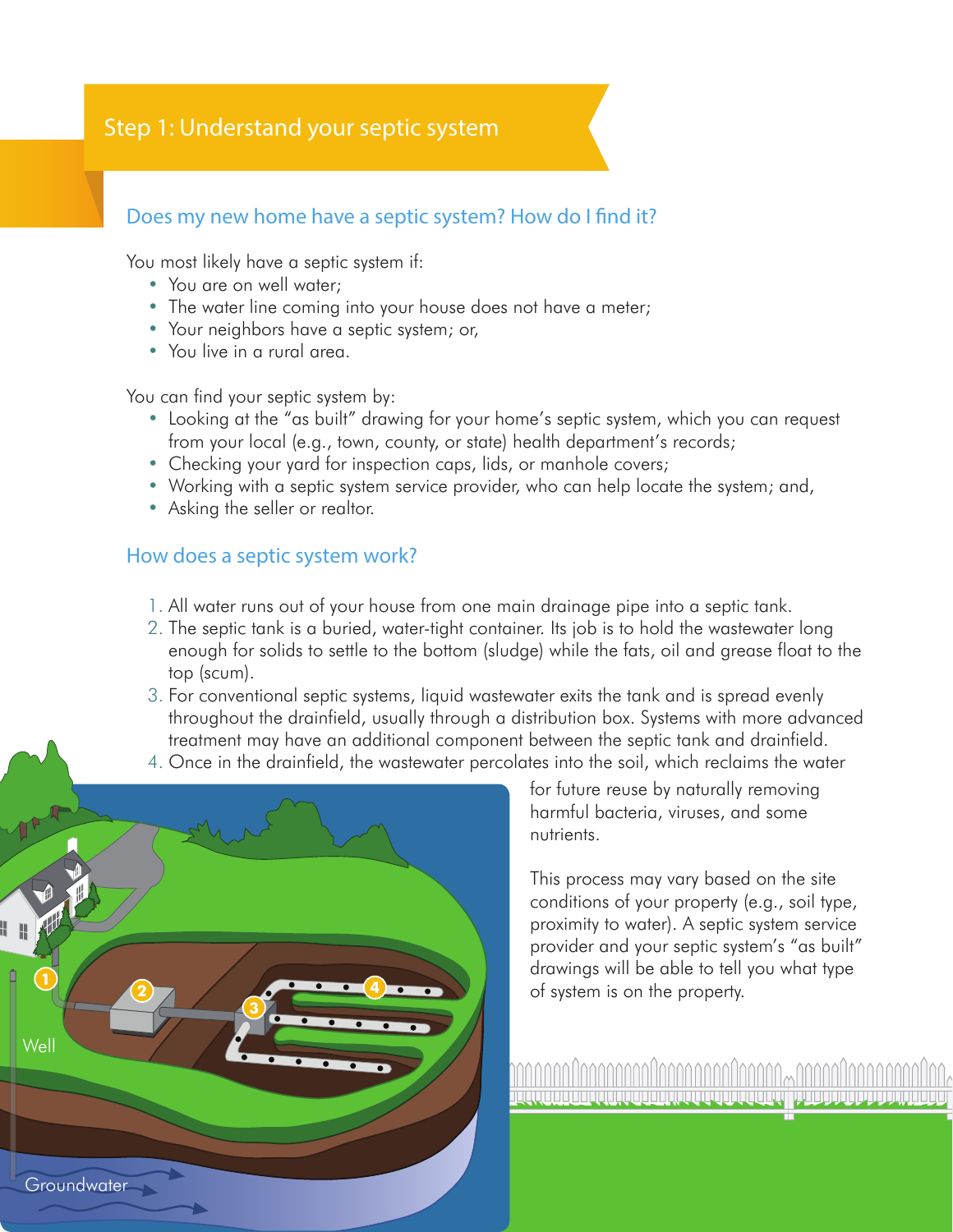#### How can I be sure that my septic system is working correctly?

Buying a home is one of the biggest investments you will make, so you want to avoid any surprises after you purchase the home. Just like your furnace, the septic system is expensive to repair or replace so you want it to be in good condition when you buy the home. Have the system inspected by a septic system service provider before you purchase a home. Inspections may be required by your local or state government or by your mortgage lender. Inspection results can help you decide if the home is right for you.

#### What should happen during a septic system inspection?

The inspector will check for the following:

- Pumping and maintenance records;
- The age of the septic system;
- Sludge levels and scum thickness in the tank;
- Signs of leakage, such as low water levels in the tank;
- Signs of backup, such as staining in the tank above the outlet pipe;
- Integrity of the tank, inlet, and outlet pipes;
- The drainfield, for signs of system failure like standing water;
- The distribution box, to make sure drain lines are receiving equal flow; and
- Available records, to ensure the system complies with local regulations regarding function and location.

# Step 3: Everyday Maintenance

#### What can I do to help maintain my system every day?

The average lifespan of a septic system is 15 to 40 years, but it can last longer if properly maintained!

- Think at the sink. Consider what you put into your toilet and sink and the impact it may have on your system. Many common household items can either clog your system or kill the microbes that treat the wastewater.
	- "Cloggers" include diapers, baby wipes, cat litter, cigarettes, coffee grounds, grease, and feminine hygiene products.
	- • "Killers" include household chemicals, gasoline, oil, pesticides, antifreeze, paint, and high amounts of anti-bacterial soaps and detergents.
- Don't strain your drain.
	- The less water you use, the less your septic system has to work. Stagger the use of